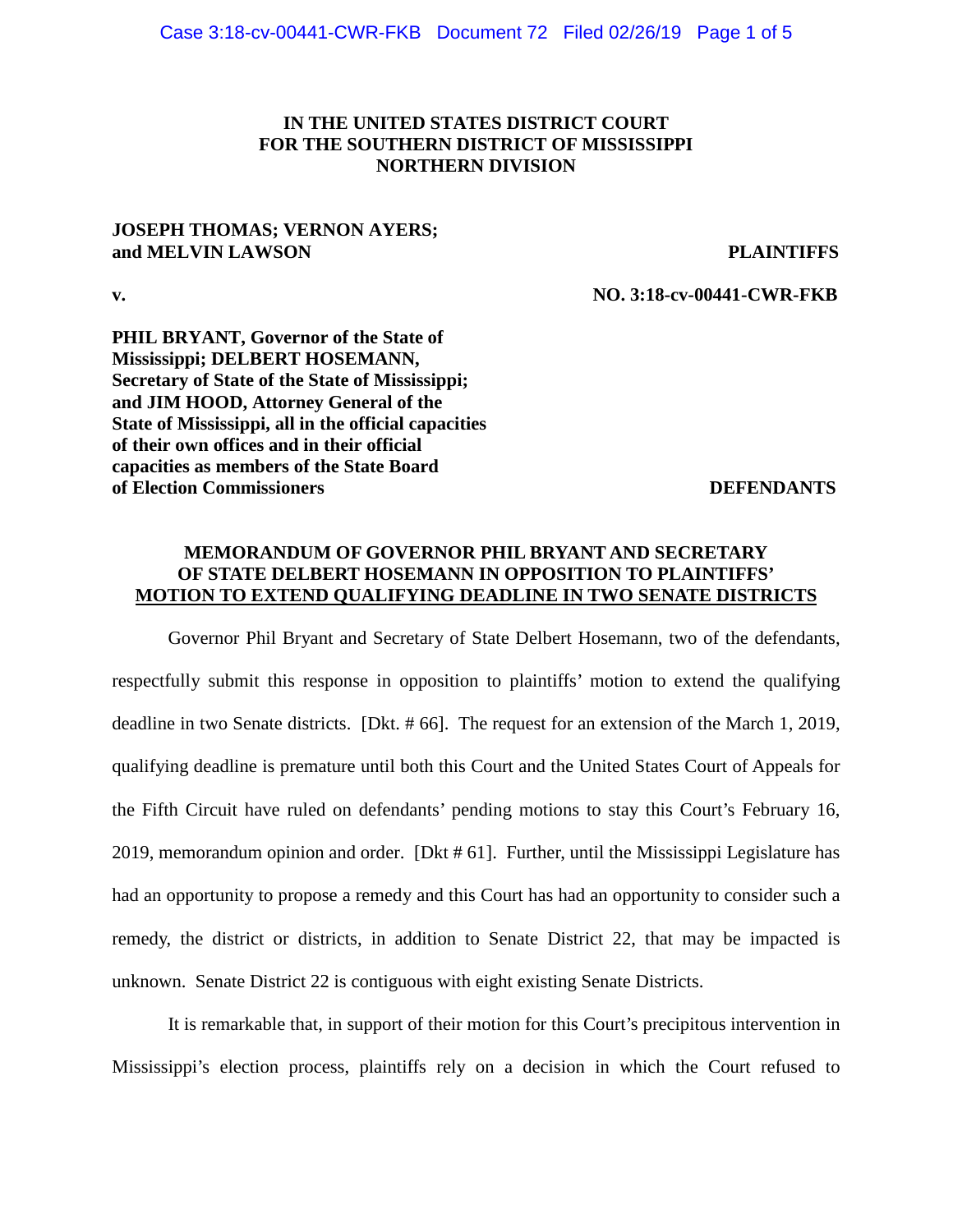#### Case 3:18-cv-00441-CWR-FKB Document 72 Filed 02/26/19 Page 2 of 5

intervene. *Watkins v. Mabus*, 771 F. Supp. 789 (S.D. Miss. 1991). Although the legislative apportionment adopted in 1982 had become unconstitutional as a result of the 1990 census, this Court permitted that plan to be used in the 1991 elections, ordering that legislative elections would be held under "the apportionment plan now in effect (1982 plan)." *Id*., at 797. That is exactly what this Court ought to do here.

While the Court was hearing evidence and arguments that led to its ultimate decision not to intervene, the Court did temporarily enjoin the qualifying deadline of July 19, 1991, *id*., at 797, ultimately extending it to August 12, 1991. *Id*., at 797.**[1](#page-1-0)** The Legislature did not share plaintiffs' view of the ease of "hold[ing] elections even where the qualifying deadlines are five weeks from the primary." [Dkt. # 67 at 2.] Before the next legislative elections, the Legislature amended the law to advance the filing deadline to the current date of March 1. 1994 Miss. Gen. Laws ch. 564 § 90, codified as Miss. Code Ann. § 23-15-299. Lest there be any mistake, the short title of the bill in part declared its purpose "TO REVISE THE TIME FOR PAYMENT OF ASSESSMENTS BY CANDIDATES IN PARTY PRIMARY ELECTIONS." That amendment was approved by the United States under § 5 of the Voting Rights Act, 51 U.S.C. § 10503. To suggest to this Court that the deadline is insignificant is to ignore the experience of the legislators who dealt with the consequences the last time this Court changed qualifying deadlines.

This Court has not disputed defendants' demonstration that "none of them caused or can remedy the boundaries of District 22." [Dkt. # 61 at 18.] As defendants in this action, however, they do have a right to be heard on any remedy this Court may order. However, sole responsibility for adopting legislative redistricting laws in Mississippi resides with the

 $\overline{a}$ 

<span id="page-1-0"></span>**<sup>1</sup>** It is certainly true that a court of equity may extend the qualifying deadlines, as the Supreme Court authorized in *Connor v. Johnson*, 402 U.S. 690 (1971). That case, however, had already been pending at least since 1965, *Connor v. Johnson*, 256 F. Supp. 962 (S.D. Miss. 1966), unlike this case, in which defendants saw plaintiffs' proposed plans barely two months ago.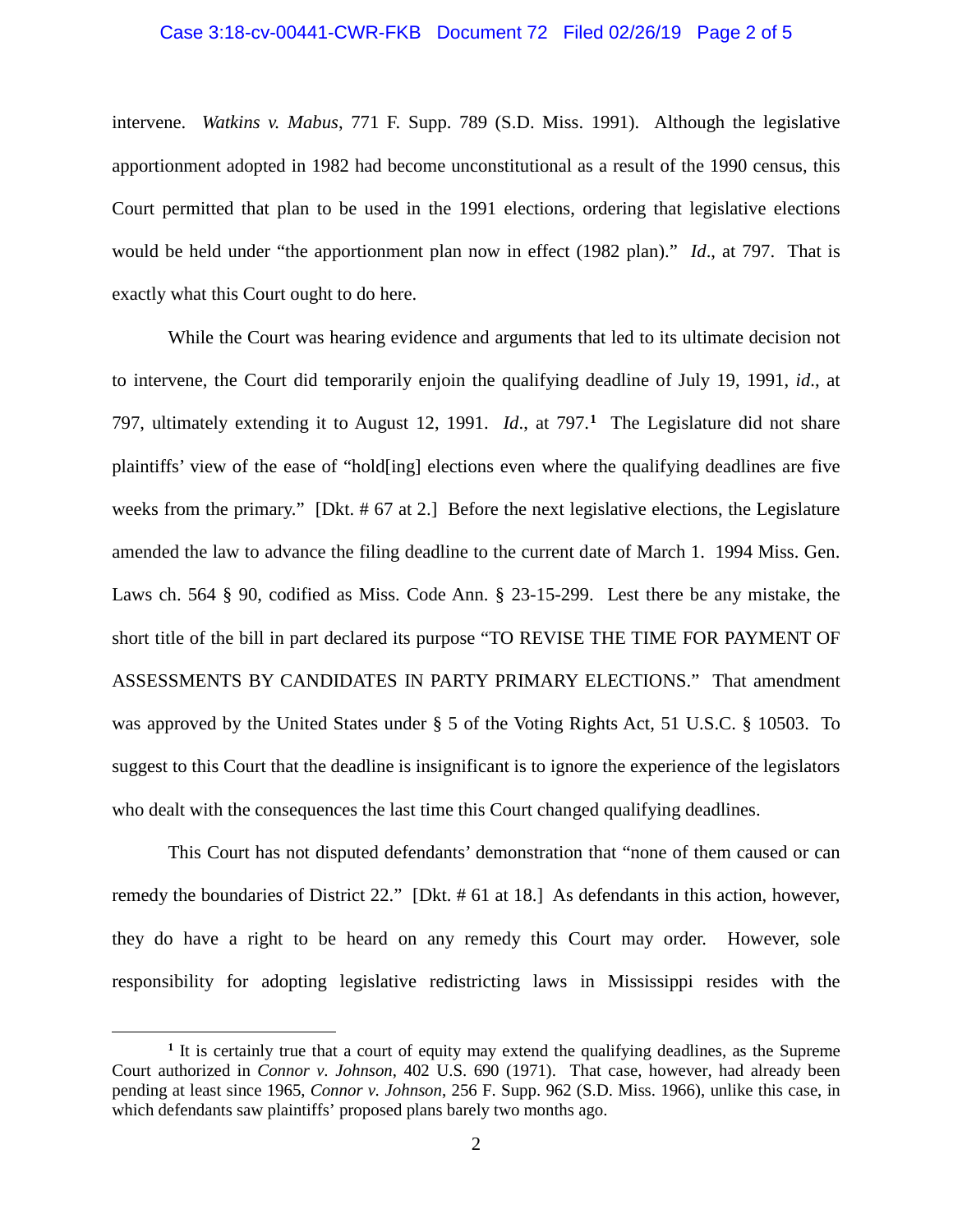Legislature.

 $\overline{a}$ 

As directed by this Court [Dkt. # 68], defendants have contacted the leadership of the two chambers of the Legislature. Although defendants do not represent the Legislature, they are authorized to report that, should the stay motions pending before this Court and the Fifth Circuit be denied, the Senate desires the opportunity to enact a new redistricting plan redrawing Senate District 22. Defendants, as litigants in this Court, expect to be in a position to support that plan.

Plaintiffs will suffer no cognizable injury from awaiting the action of the Legislature. Having waited six years to file suit, they can hardly complain of waiting a few more days. This Court held in *Watkins* that a violation of § 2 of the Voting Rights Act, 51 U.S.C. § 10503, even where established, does not inflict irreparable injury. 771 F. Supp. at 805 n.16, citing *Chisom v. Roemer*, 853 F.2d 1186, 1188-89 (5th Cir. 1988).**[2](#page-2-0)** If plaintiffs can demonstrate any harm from a delay, this Court can repair it.

The Legislature faces a particularly difficult task in responding to this Court's order, because the order gives no indication of what remedy is required.**[3](#page-2-1)** As the Court observed, plaintiffs presented no evidence of "whether a BVAP lower than 62% would be sufficient to elect the African-American community's candidate of choice." [Dkt. # 61 at 8]. Nor did the Court answer that question, probably because, as this Court well knows, African-Americans are not entitled to elect a candidate of their choice, but only to an equal opportunity to do so. Nothing in this Court's order suggests what level of BVAP would be sufficient, in this Court's view, to provide that equal opportunity.

Nevertheless, if a stay is not forthcoming, the Legislature will do its best to adopt a

<span id="page-2-0"></span>**<sup>2</sup>** That statute in 1991 was indisputably unconstitutional. District 22, by contrast, is indisputably constitutional.

<span id="page-2-1"></span>**<sup>3</sup>** One reason this Court permitted elections to proceed in 1991 was that it had not established the criteria that should govern any remedy. *Watkins*, 771 F. Supp. at 799.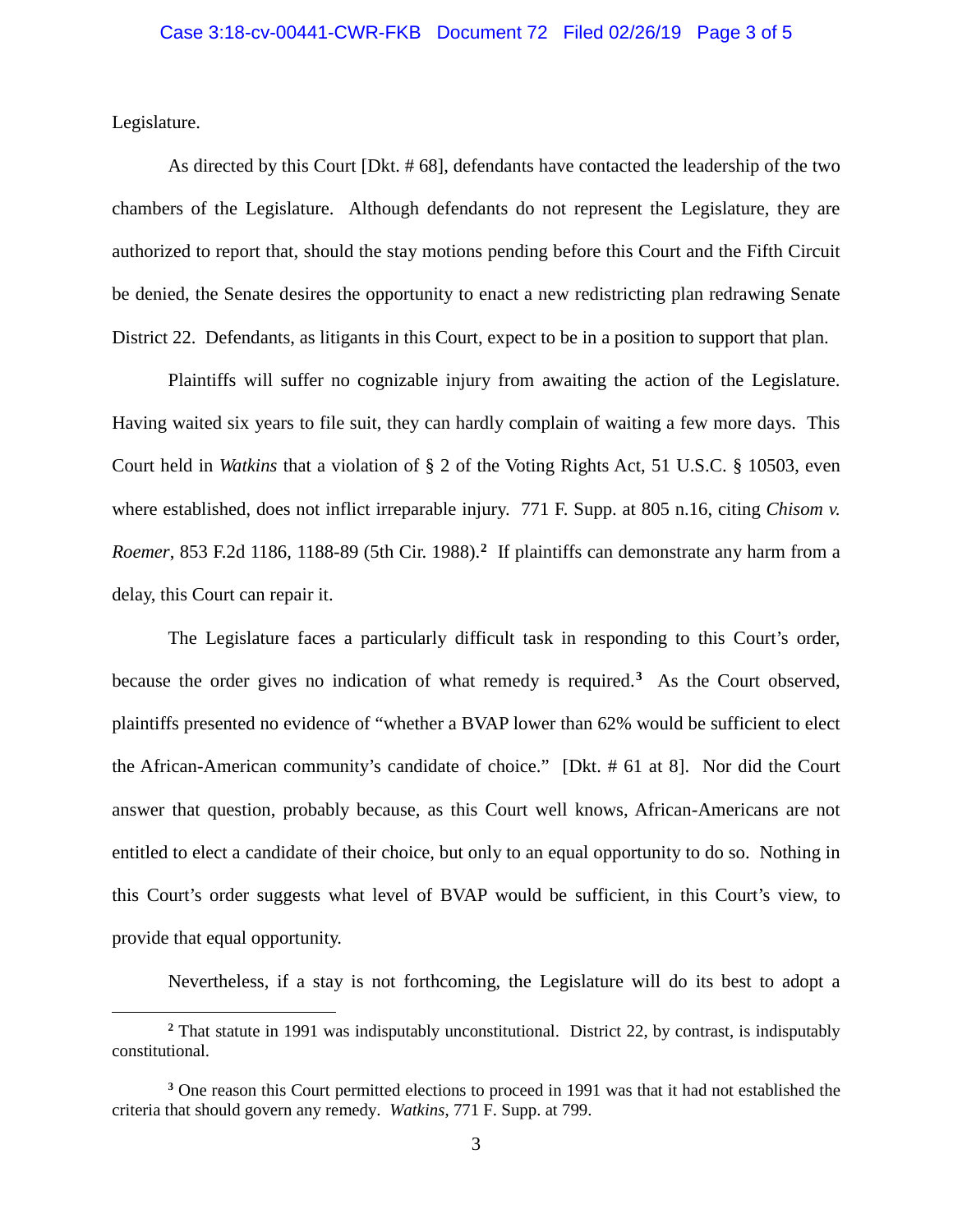### Case 3:18-cv-00441-CWR-FKB Document 72 Filed 02/26/19 Page 4 of 5

lawful plan. In the meantime, this Court should take no action, except to rule on the pending motion for stay. [Dkt. # 63].

This the 26th day of February, 2019.

Respectfully submitted,

*s/ Michael B. Wallace* MICHAEL B. WALLACE (MSB #6904) CHARLES E. COWAN (MSB #104478) T. RUSSELL NOBILE (MSB #100682) WISE CARTER CHILD & CARAWAY, P.A. Post Office Box 651 Jackson, MS 39205-0651 (601) 968-5500 [mbw@wisecarter.com](mailto:mbw@wisecarter.com) cec@wisecarter.com trn@wisecarter.com

ATTORNEY FOR DEFENDANTS PHIL BRYANT, GOVERNOR OF THE STATE OF MISSISSIPPI, AND DELBERT HOSEMANN, SECRETARY OF STATE OF THE STATE OF MISSISSIPPI

TOMMIE S. CARDIN (MSB #5863) B. PARKER BERRY (MSB #104251) BUTLER SNOW LLP Suite 1400 1020 Highland Colony Park Ridgeland, MS 39157 Post Office Box 6010 Ridgeland, MS 39158-6010 Tel: (601) 985-4570 Fax: (601) 985-4500 E-mail: [tommie.cardin@butlersnow.com](mailto:tommie.cardin@butlersnow.com) E-mail: [parker.berry@butlersnow.com](mailto:parker.berry@butlersnow.com)

## ATTORNEYS FOR ALL DEFENDANTS